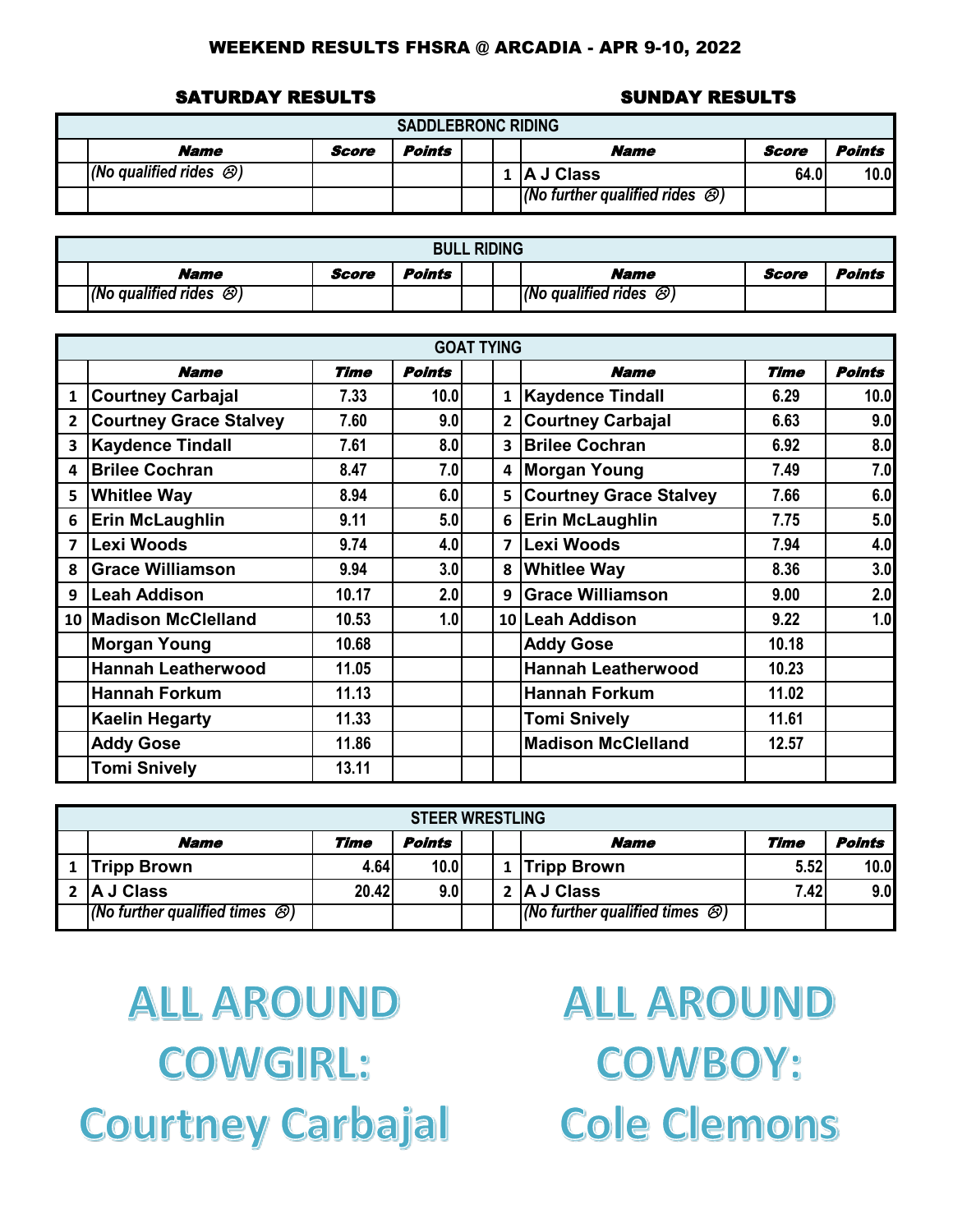|                         | <b>BREAK-AWAY CALF ROPING</b>                |       |                  |  |                |                               |      |               |  |  |  |  |  |
|-------------------------|----------------------------------------------|-------|------------------|--|----------------|-------------------------------|------|---------------|--|--|--|--|--|
|                         | <b>Name</b>                                  | Time  | Points           |  |                | <b>Name</b>                   | Time | <b>Points</b> |  |  |  |  |  |
| 1                       | <b>Addy Gose</b>                             | 2.72  | 10.0             |  | $\mathbf{1}$   | <b>Whitlee Way</b>            | 2.55 | 10.0          |  |  |  |  |  |
|                         | 2/3 Courtney Grace Stalvey                   | 2.75  | 8.5              |  | $\overline{2}$ | <b>Kaydence Tindall</b>       | 2.66 | 9.0           |  |  |  |  |  |
|                         | 2/3 Kaydence Tindall                         | 2.75  | 8.5              |  | 3              | <b>Courtney Grace Stalvey</b> | 2.75 | 8.0           |  |  |  |  |  |
| 4                       | <b>Courtney Carbajal</b>                     | 2.77  | 7.0              |  | 4              | <b>Jalee Wilcox</b>           | 2.97 | 7.0           |  |  |  |  |  |
| 5                       | <b>Whitlee Way</b>                           | 2.88  | 6.0              |  | 5              | <b>Shaeley Jenkins</b>        | 3.10 | 6.0           |  |  |  |  |  |
| 6                       | <b>Leyton Watford</b>                        | 2.96  | 5.0              |  | 6              | <b>Makayla Ammons</b>         | 3.91 | 5.0           |  |  |  |  |  |
| $\overline{\mathbf{z}}$ | <b>Kaelin Hegarty</b>                        | 5.34  | 4.0 <sub>1</sub> |  | $\overline{ }$ | <b>Chancey Wright</b>         | 4.26 | 4.0           |  |  |  |  |  |
| 8                       | <b>Morgan Young</b>                          | 6.78  | 3.0 <sub>1</sub> |  | 8              | <b>Brilee Cochran</b>         | 4.40 | 3.0           |  |  |  |  |  |
| 9                       | <b>Carolina Sanchez</b>                      | 19.84 | 2.0              |  | 9              | <b>Addy Vachon</b>            | 4.59 | 2.0           |  |  |  |  |  |
|                         | (No further qualified times $\mathcal{O}(n)$ |       |                  |  |                | 10 Morgan Young               | 4.64 | 1.0           |  |  |  |  |  |
|                         |                                              |       |                  |  |                | <b>Morgan Barnes</b>          | 4.85 |               |  |  |  |  |  |
|                         |                                              |       |                  |  |                | <b>Lindsay Widener</b>        | 5.66 |               |  |  |  |  |  |

|              | <b>TIE-DOWN CALF ROPING</b> |             |               |  |                         |                       |             |               |  |  |  |  |  |
|--------------|-----------------------------|-------------|---------------|--|-------------------------|-----------------------|-------------|---------------|--|--|--|--|--|
|              | <b>Name</b>                 | <b>Time</b> | <b>Points</b> |  |                         | Name                  | <b>Time</b> | <b>Points</b> |  |  |  |  |  |
| 1            | Roan Hudson                 | 8.72        | 10.0          |  | $\mathbf{1}$            | <b>Cross Fulford</b>  | 8.64        | 10.0          |  |  |  |  |  |
| $\mathbf{2}$ | <b>Cayden Newsome</b>       | 9.76        | 9.0           |  | $\overline{2}$          | <b>Travis Staley</b>  | 8.82        | 9.0           |  |  |  |  |  |
| 3            | <b>Carson Watford</b>       | 10.11       | 8.0           |  | $\overline{\mathbf{3}}$ | <b>Cole Clemons</b>   | 9.16        | 8.0           |  |  |  |  |  |
| 4            | <b>Cole Clemons</b>         | 10.20       | 7.0           |  | 4                       | <b>Cayden Newsome</b> | 10.09       | 7.0           |  |  |  |  |  |
| 5            | <b>Cross Fulford</b>        | 10.50       | 6.0           |  | 5                       | Jake McKendree        | 10.31       | 6.0           |  |  |  |  |  |
| 6            | Kaleb Bedsole               | 10.84       | 5.0           |  |                         | 6 Roan Hudson         | 10.45       | 5.0           |  |  |  |  |  |
| 7            | <b>Ladd Gose</b>            | 10.96       | 4.0           |  | $\overline{ }$          | <b>Brodey Clemons</b> | 10.47       | 4.0           |  |  |  |  |  |
| 8            | <b>Travis Staley</b>        | 10.98       | 3.0           |  | 8                       | Jarrett Johnston      | 10.64       | 3.0           |  |  |  |  |  |
| 9            | <b>Samuel Mack</b>          | 11.47       | 2.0           |  | 9                       | <b>Samuel Mack</b>    | 11.80       | 2.0           |  |  |  |  |  |
|              | 10 Bryce Hart               | 11.49       | 1.0           |  |                         | 10 Bryson Crawford    | 12.11       | 1.0           |  |  |  |  |  |
|              | <b>Bryson Crawford</b>      | 12.44       |               |  |                         | <b>Bryce Hart</b>     | 13.66       |               |  |  |  |  |  |
|              | <b>Tripp Brown</b>          | 12.58       |               |  |                         | <b>Peydon Strayer</b> | 14.55       |               |  |  |  |  |  |
|              | <b>Jake McKendree</b>       | 17.82       |               |  |                         | <b>Ladd Gose</b>      | 20.08       |               |  |  |  |  |  |
|              | <b>Luke Kinard</b>          | 21.93       |               |  |                         |                       |             |               |  |  |  |  |  |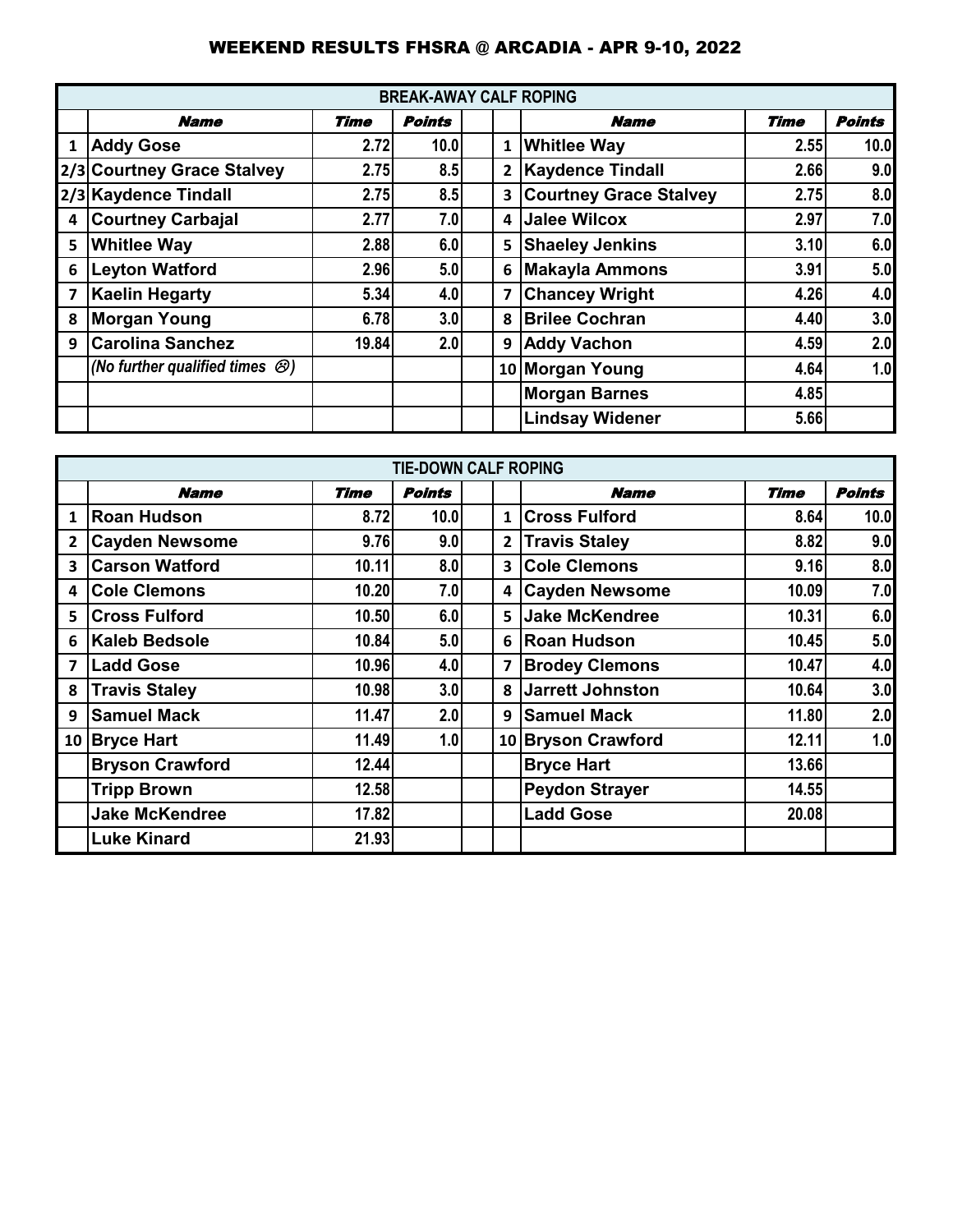|              | <b>BARREL RACING</b>          |             |               |  |                |                           |             |               |  |  |  |  |  |
|--------------|-------------------------------|-------------|---------------|--|----------------|---------------------------|-------------|---------------|--|--|--|--|--|
|              | <b>Name</b>                   | <b>Time</b> | <b>Points</b> |  |                | <b>Name</b>               | <b>Time</b> | <b>Points</b> |  |  |  |  |  |
| 1            | <b>Shaeley Jenkins</b>        | 16.769      | 10.0          |  |                | 1 Maci McDonald           | 16.709      | 10.0          |  |  |  |  |  |
| $\mathbf{2}$ | <b>Kylie Perra</b>            | 16.880      | 9.0           |  | $\overline{2}$ | <b>Kylie Perra</b>        | 16.839      | 9.0           |  |  |  |  |  |
| 3            | <b>Emma Hite</b>              | 17.056      | 8.0           |  |                | 3 Kali Holt               | 17.032      | 8.0           |  |  |  |  |  |
| 4            | <b>Maci McDonald</b>          | 17.160      | 7.0           |  | 4              | <b>Casey Oliver</b>       | 17.078      | 7.0           |  |  |  |  |  |
| 5            | <b>Jalee Wilcox</b>           | 17.202      | 6.0           |  | 5              | Jalee Wilcox              | 17.096      | 6.0           |  |  |  |  |  |
| 6            | <b>Brilee Cochran</b>         | 17.392      | 5.0           |  | 6              | <b>Tannah Williams</b>    | 17.184      | 5.0           |  |  |  |  |  |
| 7            | <b>Kali Holt</b>              | 17.433      | 4.0           |  | $\overline{7}$ | <b>Shaeley Jenkins</b>    | 17.266      | 4.0           |  |  |  |  |  |
| 8            | <b>Kay Redman</b>             | 17.512      | 3.0           |  | 8              | <b>Michelle Barnes</b>    | 17.288      | 3.0           |  |  |  |  |  |
| 9            | Michelle Barnes               | 17.549      | 2.0           |  | 9              | <b>Emma Hite</b>          | 17.392      | 2.0           |  |  |  |  |  |
|              | 10 Roxy Waring                | 17.555      | 1.0           |  |                | 10 Brilee Cochran         | 17.423      | 1.0           |  |  |  |  |  |
|              | <b>Tannah Williams</b>        | 17.560      |               |  |                | <b>Ryla Bryant</b>        | 17.434      |               |  |  |  |  |  |
|              | <b>Ryla Bryant</b>            | 17.604      |               |  |                | Courtney Grace Stalvey    | 17.691      |               |  |  |  |  |  |
|              | <b>Ava Grayce Sanders</b>     | 17.678      |               |  |                | <b>Hannah Leatherwood</b> | 17.740      |               |  |  |  |  |  |
|              | Jordan Wright                 | 17.904      |               |  |                | <b>Sabra Manning</b>      | 17.793      |               |  |  |  |  |  |
|              | <b>Erin McLaughlin</b>        | 17.928      |               |  |                | <b>Kay Redman</b>         | 17.806      |               |  |  |  |  |  |
|              | <b>McLayne Roebuck</b>        | 18.050      |               |  |                | <b>McLayne Roebuck</b>    | 17.914      |               |  |  |  |  |  |
|              | <b>Hannah Leatherwood</b>     | 18.120      |               |  |                | <b>Ava Grayce Sanders</b> | 17.924      |               |  |  |  |  |  |
|              | <b>Sabra Manning</b>          | 18.122      |               |  |                | <b>Hayden Davis</b>       | 18.034      |               |  |  |  |  |  |
|              | <b>Hayden Davis</b>           | 18.297      |               |  |                | <b>Morgan Barnes</b>      | 18.051      |               |  |  |  |  |  |
|              | <b>Morgan Barnes</b>          | 18.339      |               |  |                | <b>Tomi Snively</b>       | 18.582      |               |  |  |  |  |  |
|              | <b>Addy Vachon</b>            | 18.594      |               |  |                | <b>Lindsay Widener</b>    | 18.668      |               |  |  |  |  |  |
|              | <b>Grace Williamson</b>       | 18.699      |               |  |                | <b>Addy Vachon</b>        | 18.860      |               |  |  |  |  |  |
|              | <b>Leah Addison</b>           | 18.700      |               |  |                | <b>Ema-Rae Blanchard</b>  | 18.887      |               |  |  |  |  |  |
|              | <b>Lindsay Widener</b>        | 18.786      |               |  |                | <b>Eliza Cooper</b>       | 19.533      |               |  |  |  |  |  |
|              | <b>Ema-Rae Blanchard</b>      | 18.905      |               |  |                | <b>Roxy Waring</b>        | 22.150      |               |  |  |  |  |  |
|              | <b>Eliza Cooper</b>           | 19.340      |               |  |                | <b>Kelsey Kennedy</b>     | 22.324      |               |  |  |  |  |  |
|              | <b>Madison McClelland</b>     | 19.919      |               |  |                | Erin McLaughlin           | 22.453      |               |  |  |  |  |  |
|              | <b>Casey Oliver</b>           | 22.050      |               |  |                | <b>Grace Williamson</b>   | 23.370      |               |  |  |  |  |  |
|              | <b>Courtney Grace Stalvey</b> | 22.808      |               |  |                | Lexi Woods                | 28.436      |               |  |  |  |  |  |
|              | <b>Kaitlyn Sims</b>           | 23.000      |               |  |                | <b>Leah Addison</b>       | 28.596      |               |  |  |  |  |  |
|              | <b>Tomi Snively</b>           | 23.829      |               |  |                | <b>Kaitlyn Sims</b>       | 36.697      |               |  |  |  |  |  |
|              | <b>Kelsey Kennedy</b>         | 23.938      |               |  |                |                           |             |               |  |  |  |  |  |
|              | Lexi Woods                    | 24.090      |               |  |                |                           |             |               |  |  |  |  |  |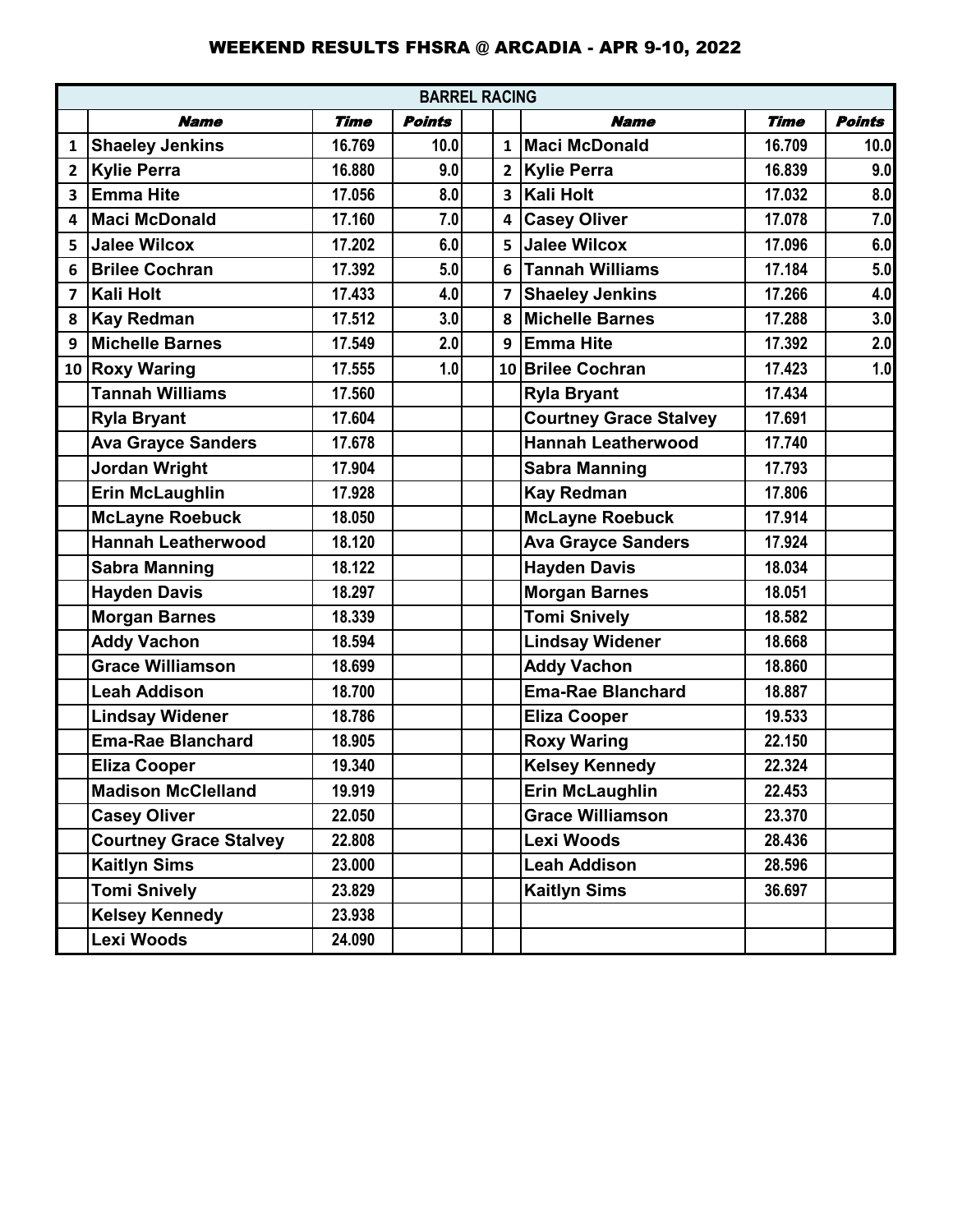|                |                                              |       | <b>TEAM ROPING - HEADERS</b> |   |                                            |             |               |
|----------------|----------------------------------------------|-------|------------------------------|---|--------------------------------------------|-------------|---------------|
|                | <b>Name</b>                                  | Time  | <b>Points</b>                |   | <b>Name</b>                                | <b>Time</b> | <b>Points</b> |
| 1              | <b>Lacey Nail</b>                            | 7.13  | 10.0                         | 1 | <b>Owen Clemons</b>                        | 6.97        | 10.0          |
|                | 2/3 Chancey Wright                           | 8.40  | 8.5                          | 2 | <b>Courtney Carbajal</b>                   | 8.13        | 9.0           |
|                | 2/3 Owen Clemons                             | 8.40  | 8.5                          | 3 | <b>Tripp Brown</b>                         | 8.72        | 8.0           |
| 4              | <b>Brodey Clemons</b>                        | 11.27 | 7.0                          | 4 | <b>Brodey Clemons</b>                      | 11.47       | 7.0           |
| -5             | <b>Cross Fulford</b>                         | 12.93 | 6.0                          | 5 | <b>Bryson Crawford</b>                     | 20.12       | 6.0           |
| - 6            | <b>Luke Kinard</b>                           | 16.60 | 5.0                          | 6 | <b>Lacey Nail</b>                          | 26.08       | 5.0           |
| $\overline{7}$ | <b>Courtney Carbajal</b>                     | 21.53 | 4.0                          |   | (No further qualified times $\bigotimes$ ) |             |               |
| 8              | <b>Trey Weekly</b>                           | 25.36 | 3.0                          |   |                                            |             |               |
| 9              | <b>Reese Rimes</b>                           | 33.40 | 2.0                          |   |                                            |             |               |
|                | (No further qualified times $\mathcal{O}(n)$ |       |                              |   |                                            |             |               |

|   | <b>TEAM ROPING - HEELERS</b>            |             |               |  |                |                                             |             |               |  |  |  |  |  |
|---|-----------------------------------------|-------------|---------------|--|----------------|---------------------------------------------|-------------|---------------|--|--|--|--|--|
|   | <b>Name</b>                             | <b>Time</b> | <b>Points</b> |  |                | <b>Name</b>                                 | <b>Time</b> | <b>Points</b> |  |  |  |  |  |
| 1 | <b>Travis Staley</b>                    | 7.13        | 10.0          |  | 1              | <b>Cole Clemons</b>                         | 6.97        | 10.0          |  |  |  |  |  |
|   | 2/3 Cole Clemons                        | 8.40        | 8.5           |  | $\overline{2}$ | <b>Samuel Mack</b>                          | 8.13        | 9.0           |  |  |  |  |  |
|   | 2/3 Peanut Rouse                        | 8.40        | 8.5           |  | 3              | Jaggar White                                | 8.72        | 8.0           |  |  |  |  |  |
| 4 | <b>Cody Vina</b>                        | 11.27       | 7.0           |  | 4              | <b>Cody Vina</b>                            | 11.47       | 7.0           |  |  |  |  |  |
| 5 | <b>Ladd Gose</b>                        | 12.93       | 6.0           |  | 5              | <b>Carson Watford</b>                       | 20.12       | 6.0           |  |  |  |  |  |
| 6 | <b>Uake McKendree</b>                   | 16.60       | 5.0           |  | 6              | <b>Travis Staley</b>                        | 26.08       | 5.0           |  |  |  |  |  |
| 7 | <b>Samuel Mack</b>                      | 21.53       | 4.0           |  |                | (No further qualified times $\mathcal{B}$ ) |             |               |  |  |  |  |  |
| 8 | <b>Carson Davis</b>                     | 25.36       | 3.0           |  |                |                                             |             |               |  |  |  |  |  |
| 9 | <b>A J Class</b>                        | 33.40       | 2.0           |  |                |                                             |             |               |  |  |  |  |  |
|   | $(No$ further qualified times $\oslash$ |             |               |  |                |                                             |             |               |  |  |  |  |  |

|                         | <b>POLE BENDING</b>       |        |                  |  |              |                          |             |                      |  |  |  |  |
|-------------------------|---------------------------|--------|------------------|--|--------------|--------------------------|-------------|----------------------|--|--|--|--|
|                         | <b>Name</b>               | Time   | <b>Points</b>    |  |              | <b>Name</b>              | <b>Time</b> | <i><b>Points</b></i> |  |  |  |  |
| $\mathbf{1}$            | <b>McLayne Roebuck</b>    | 21.529 | 10.0             |  | $\mathbf{1}$ | <b>Maci McDonald</b>     | 21.131      | 10.0                 |  |  |  |  |
| $\overline{2}$          | <b>Ryla Bryant</b>        | 21.610 | 9.0              |  | $2^{\circ}$  | <b>Ryla Bryant</b>       | 21.133      | 9.0                  |  |  |  |  |
| 3                       | <b>Ava Grayce Sanders</b> | 21.630 | 8.0              |  | $\mathbf{3}$ | <b>Sabra Manning</b>     | 21.511      | 8.0                  |  |  |  |  |
| 4                       | <b>Whitlee Way</b>        | 21.641 | 7.0              |  | $4 \mid$     | <b>Hayden Davis</b>      | 21.546      | 7.0                  |  |  |  |  |
| 5                       | <b>Kelsey Kennedy</b>     | 21.688 | 6.0              |  |              | 5   Kelsey Kennedy       | 21.758      | 6.0                  |  |  |  |  |
| 6                       | <b>Hayden Davis</b>       | 21.846 | 5.0              |  | 6            | <b>McLayne Roebuck</b>   | 21.810      | 5.0                  |  |  |  |  |
| $\overline{\mathbf{z}}$ | Sabra Manning             | 21.885 | 4.0              |  | 7            | <b>Whitlee Way</b>       | 22.024      | 4.0                  |  |  |  |  |
| 8                       | Kali Holt                 | 22.230 | 3.0              |  | 8            | <b>Hannah Forkum</b>     | 22.031      | 3.0                  |  |  |  |  |
| 9                       | <b>Maci McDonald</b>      | 22.631 | 2.0              |  |              | 9 Roxy Waring            | 22.120      | 2.0                  |  |  |  |  |
|                         | 10 Addy Vachon            | 23.551 | 1.0 <sub>l</sub> |  |              | 10 Kali Holt             | 22.245      | 1.0                  |  |  |  |  |
|                         | <b>Tomi Snively</b>       | 23.733 |                  |  |              | <b>Morgan Barnes</b>     | 22.522      |                      |  |  |  |  |
|                         | <b>Ema-Rae Blanchard</b>  | 24.872 |                  |  |              | <b>Addy Vachon</b>       | 22.890      |                      |  |  |  |  |
|                         | <b>Kaitlyn Sims</b>       | 26.178 |                  |  |              | <b>Tomi Snively</b>      | 23.095      |                      |  |  |  |  |
|                         | <b>Kylie Perra</b>        | 27.100 |                  |  |              | <b>Michelle Barnes</b>   | 23.420      |                      |  |  |  |  |
|                         | <b>Morgan Barnes</b>      | 27.609 |                  |  |              | <b>Ema-Rae Blanchard</b> | 24.172      |                      |  |  |  |  |
|                         | <b>Casey Oliver</b>       | 28.161 |                  |  |              | Lexi Woods               | 25.144      |                      |  |  |  |  |